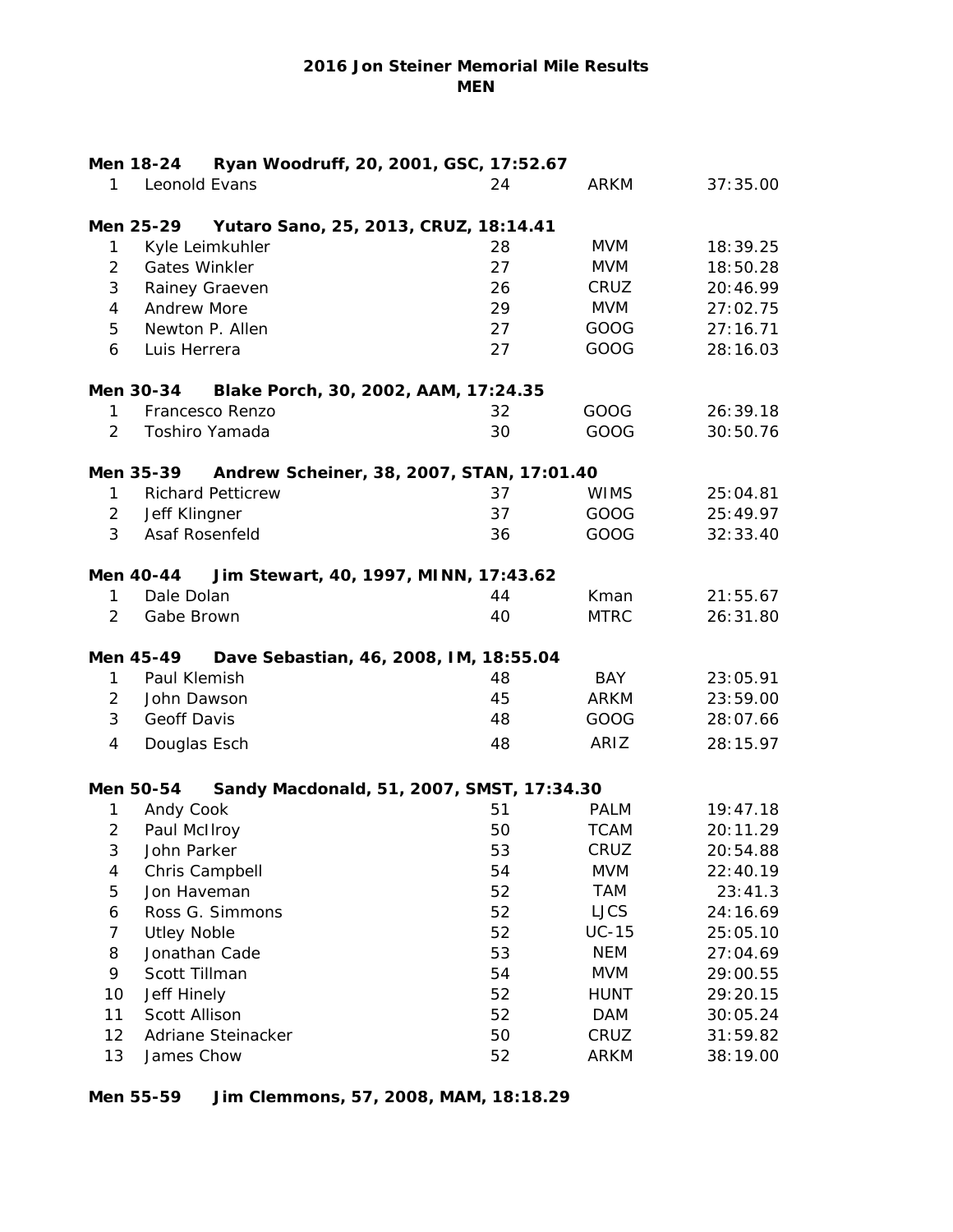**2016 Jon Steiner Memorial Mile Results MEN**

| 1              | <b>Christopher Tainty</b>                                             | 55 | CRUZ        | 19:24.26 |
|----------------|-----------------------------------------------------------------------|----|-------------|----------|
| 2              | David DeCosse                                                         | 55 | CRUZ        | 20:11.32 |
| 3              | Peter Oliver                                                          | 57 | <b>TCAM</b> | 21:33.61 |
| 4              | <b>Bill Morgan</b>                                                    | 57 | <b>MVM</b>  | 21:36.36 |
| 5              | <b>Richard Risso</b>                                                  | 57 | CRUZ        | 22:20.46 |
| 6              | Mark Glenesk                                                          | 59 | Kman        | 22:57.38 |
| $\overline{7}$ | Steffan Sarkin                                                        | 55 | <b>ARKM</b> | 23:01.92 |
| 8              | Peter A. Branson                                                      | 59 | <b>WIMA</b> | 23:15.00 |
| 9              | Eric Wolff                                                            | 55 | <b>MVM</b>  | 23:28.89 |
| 10             | Michael Bickel                                                        | 55 | Kman        | 23:51.79 |
| 11             | Andy Mascheroni                                                       | 58 | <b>TAM</b>  | 24.09.13 |
| 12             | Griff Freeman                                                         | 57 | <b>MVM</b>  | 24:33.93 |
| 13             | Michael Pelfini                                                       | 57 | <b>TAM</b>  | 33:56.40 |
|                | Men 60-64<br>Jim Clemmons, 60, 2011, MAM, 19:05.86                    |    |             |          |
| 1              | Jim Near                                                              | 60 | <b>PALM</b> | 23:27.17 |
| $\overline{2}$ | Philip Jonckheer                                                      | 64 | <b>TAM</b>  | 23:55.53 |
| 3              | Jim Tull                                                              | 62 | TAM         | 24:33.00 |
| 4              | Michael Hansell                                                       | 62 | <b>MVM</b>  | 25:03.41 |
| 5              | <b>Bruce McQueen</b>                                                  | 60 | <b>WIMS</b> | 26:14.88 |
| 6              | Erik A. Sterne                                                        | 63 | <b>ROSE</b> | 26:48.22 |
| 7              | Mike Zappas                                                           | 64 | Kman        | 26:58.11 |
| 8              | Doug Conner                                                           | 61 | Kman        | 29:43.47 |
| 9              | Jan Sollom-Brotherton                                                 | 64 | CRUZ        | 34:35.25 |
|                | Men 65-69<br>Dan Kirkland, 66, 2015, UC36, 19:59.41                   |    |             |          |
| 1              | Joel Wilson                                                           | 67 | CRUZ        | 21:07.67 |
| 2              | Stephen J. Langendorfer                                               | 65 | <b>BUMS</b> | 23:22.99 |
| 3              | Gary Parlapiano                                                       | 69 | <b>TAM</b>  | 24:39.88 |
| 4              | Scot Kendall                                                          | 65 | CRUZ        | 25:39.63 |
| 5              | Jim Stambolis                                                         | 68 | <b>TAM</b>  | 26:52.30 |
| 6              | John Foote                                                            | 65 | <b>TAM</b>  | 27:17.50 |
|                | Richard Burns, 70, 2014, TAM, 22:26.54<br>Men 70-74                   |    |             |          |
| 1              | Ken Frost, Jr.                                                        | 72 | <b>TAM</b>  | 23:16.24 |
| $\overline{2}$ | <b>Bill Dawson</b>                                                    | 73 | <b>MELO</b> | 23:47.49 |
| 3              | David Gildea                                                          | 72 | <b>MELO</b> | 26:00.67 |
| 4              | <b>Roland Crotts</b>                                                  | 73 | TAM         | 31:49.90 |
| 5              | Ervin Kroeker                                                         | 74 | <b>TCAM</b> | 32:51.15 |
|                | Murray McLachlan, 75, 2016, MELO, 24:14.84 ** New Record<br>Men 75-79 |    |             |          |
| 1              | Murray McLachlan                                                      | 75 | MELO        | 24:14.84 |
| $\overline{2}$ | Ralph Brott                                                           | 76 | BAY         | 25:23.82 |
| 3              | Ronnie Kamphausen                                                     | 78 | <b>MESC</b> | 30:57.00 |
| 4              | Jon Nelson                                                            | 77 | CRUZ        | 33:39.99 |
|                | Stan Morner, 80, 2015, WCM, 29:50.12<br>Men 80-84                     |    |             |          |
| 1              | John Sulzbach                                                         | 81 | MELO        | 35:34.97 |